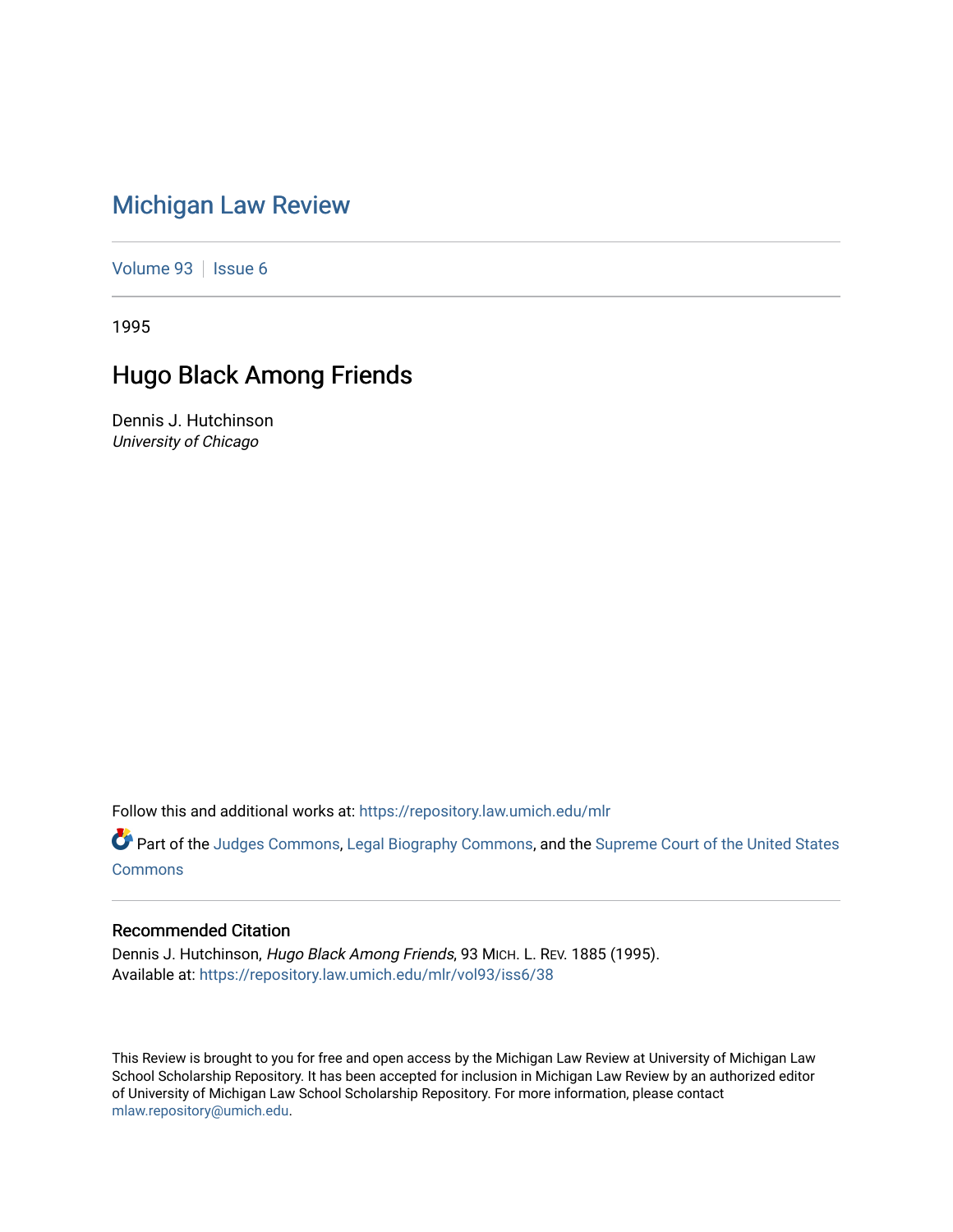### **HUGO BLACK AMONG FRIENDS**

#### *Dennis* J. *Hutchinson\**

HUGO BLACK: A BIOGRAPHY. By *Roger K. Newman.* New York: Pantheon. 1994. Pp. xiv, 741. \$30.

To the generation of law students born after Earl Warren retired, Hugo Black, who lived from 1886-1971, is now a shadowy figure. But to those who came to the profession during the "moral epoch" of the Warren Court,<sup>1</sup> Black was the living embodiment of the liberal judicial ideal. He wrote simply and passionately about freedom of speech and equal protection of the laws, he was steadfast against official oppression and petty brutality, and he took his bearings from the text of the Constitution  $-$  a copy was always tucked in his suit pocket. The image, which Black carefully crafted, belied an extremely complex personality whose influence on the Supreme Court went far beyond his own published opinions. Indeed, Black may have been the most influential member of the Court for the two decades following the outbreak of World War II. More than any other single Justice, Black molded the agenda of cases that the Court heard during the period and shaped the terms of discourse used by the Court to decide those cases. Even further behind the scenes, Black tacitly influenced scholarly evaluation of the Court's performance: an ex-clerk would leap to Black's defense in print2 when he was criticized, and other allies turned debate over constitutional issues into a personalized comparison of the virtues of Black and Justice Felix Frankfurter.3

To the public, of course, Black was solely a creature of his opinions — brief, highly accessible odes to liberty, which he grounded in classical thought and constitutional history, and which he insistently tied to the text of the Constitution. These opinions hooked Roger K. Newman4 as an undergraduate: "In 1967," he reports in

4. Research Scholar, New York University School of Law.

<sup>\*</sup> Associate Professor, The University of Chicago and Senior Lecturer, University of Chicago Law School. A.B. 1969, Bowdoin College; LL.M. 1974, University of Texas at Austin; M.A. 1977, Oxford University.  $-$  Ed.

<sup>1.</sup> *See* Dennis J. Hutchinson, *Hail to the Chief: Earl Warren and the Supreme Court,* 81 MICH. L. REv. 922 (1983}.

<sup>2.</sup> *See, e.g.,* JOHN P. FRANK, MR. JusncE BLACK: THE MAN AND His OPINIONS (1948); John P. Frank, *Disqualification of Judges,* 56 YALE LJ. 605 (1947).

<sup>3.</sup> See, principally, FRED RODELL, NINE MEN: A POLITICAL HISTORY OF THE SUPREME COURT FROM 1790-1955, at 264-66, 270-73 (1955); Fred Rodell, *Justice Hugo Black,* 59 THE AMERICAN MERCURY 135, 142-43 (1944); Fred Rodell, *Supreme Court Postscript,* THE PRO-GRESSIVE (May 27, 1946), at 5.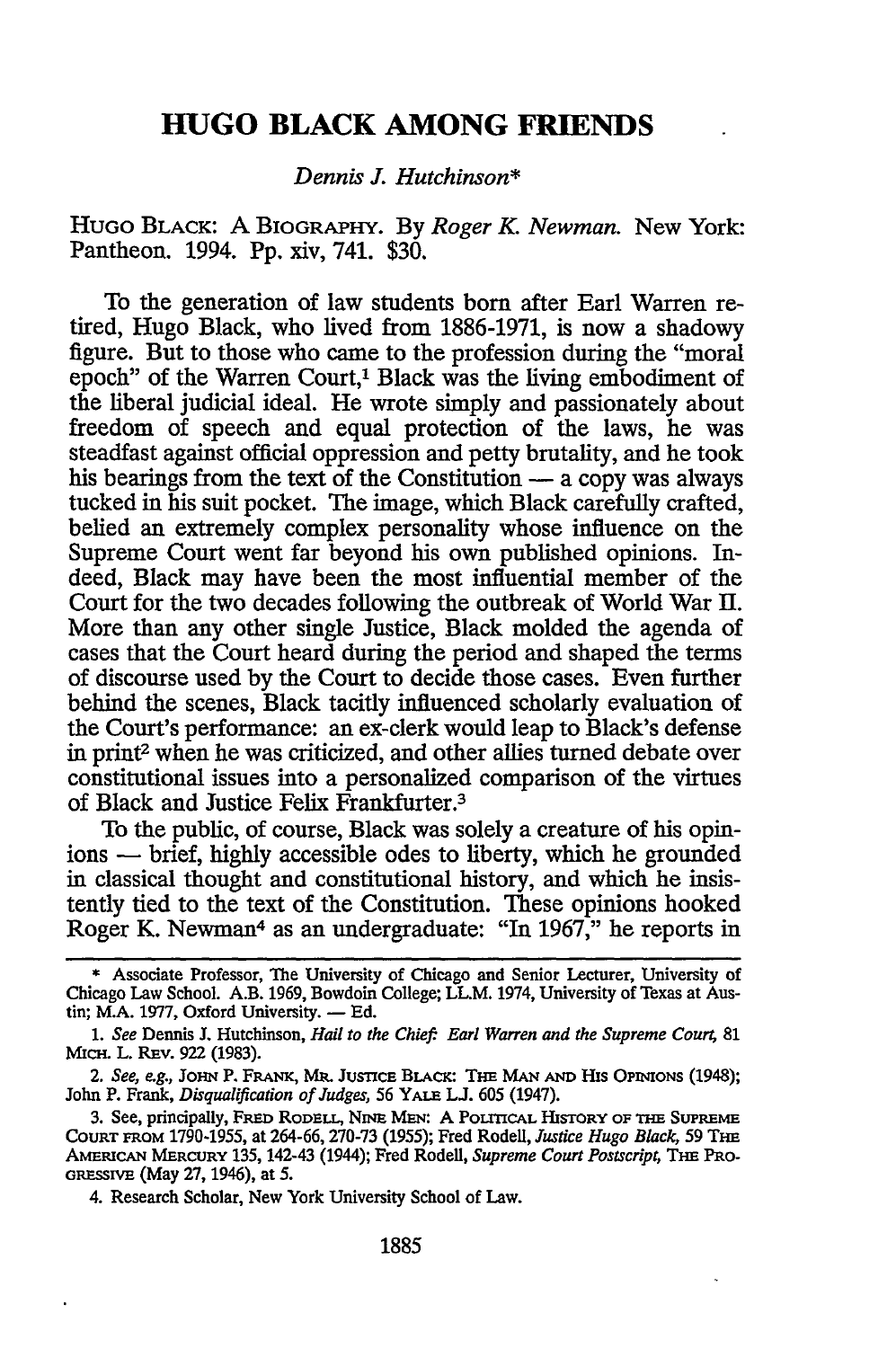the Epilogue, entitled "Of Hugo and Me," "I was one of the young devouring Hugo Black's opinions. . . . What began as a curiosity became a frequent preoccupation and then, admittedly, an obsession. The long journey started" (p. 626). The end of the journey, nearly three decades later, is the most detailed study of Hugo Black that we have ever had or are likely to have. Mr. Newman has been tenacious, undaunted by Black's rather petulant decision to bum all of his conference notes and many of the materials in his case files - "You don't seem to want to pay the price of fame," his friend Virginia Durr chided "(p. 610). The biography, needless to say, is authorized. Newman's Epilogue acknowledges the energetic support of the. Black family, including both of the Justice's sons and daughter ("she started as a 'source' and turned into a dear friend"  $(p. 631)$ .

Newman does not imply that his work is designed to satisfy the Black family, however, and it is hard to see how it could. The most revealing details in the volume touch on private and sometimes embarrassing personal matters that shed little light on the Justice's views but appear intended to humanize him  $\overline{\phantom{a}}$  if somewhat darkly. The resulting portrait is an even more overbearing husband and domineering father than appears in either the second Mrs. Black's published diaries<sup>5</sup> or Hugo Black, Jr.'s deferential memoir.<sup>6</sup> We learn, for example, that Sterling Black, Jr. — the Justice's grandson - was suspended from public high school for circulating an underground newspaper shortly after the Court heard argument in *Tinker v. Des Moines School District.*1 Newman suggests that Black's "vicious harangue" (p. 592) dissenting in *Tinker* was fueled by his disappointment with both his grandson and with his son, Sterling, the head of the New Mexico ACLU, who planned to challenge the suspension in court. "If the case ever reaches the [Supreme] Court, I will disqualify myself not only in it but in every other case in which the ACLU takes any part, no matter how small.''8 The incident is arresting, but not as self-explanatory as Newman implies. By 1969, when the Court decided *Tinker,* Justice Black had long since publicly abandoned any hint of "absolute" protection for nonverbal speech. He was testy about sit-ins and flag-burning, and the neces-

<sup>5.</sup> ELIZABETH BLACK, MR. JUSTICE AND MRS. BLACK: THE MEMOIRS OF HUGO L. BLACK AND ELIZABETH BLACK (1986).

<sup>6.</sup> HUGO BLACK, JR., MY FATHER: A REMEMBRANCE (1975).

<sup>7. 393</sup> U.S. *593* {1969).

<sup>8.</sup> Pp. 592-93. It is not clear whether Black's statement came in a Jetter or in a telegram, nor is it clear when Sterling Black received it. The footnote and source-citing apparatus in Newman's book is confusing. Footnote signals appear to drop randomly, and the notes collect abbreviated cites that may span several paragraphs. Too often, specific quotations or facts lack a specific source. The author is conscious of the problem (p. 634), but his cure is unsuccessful.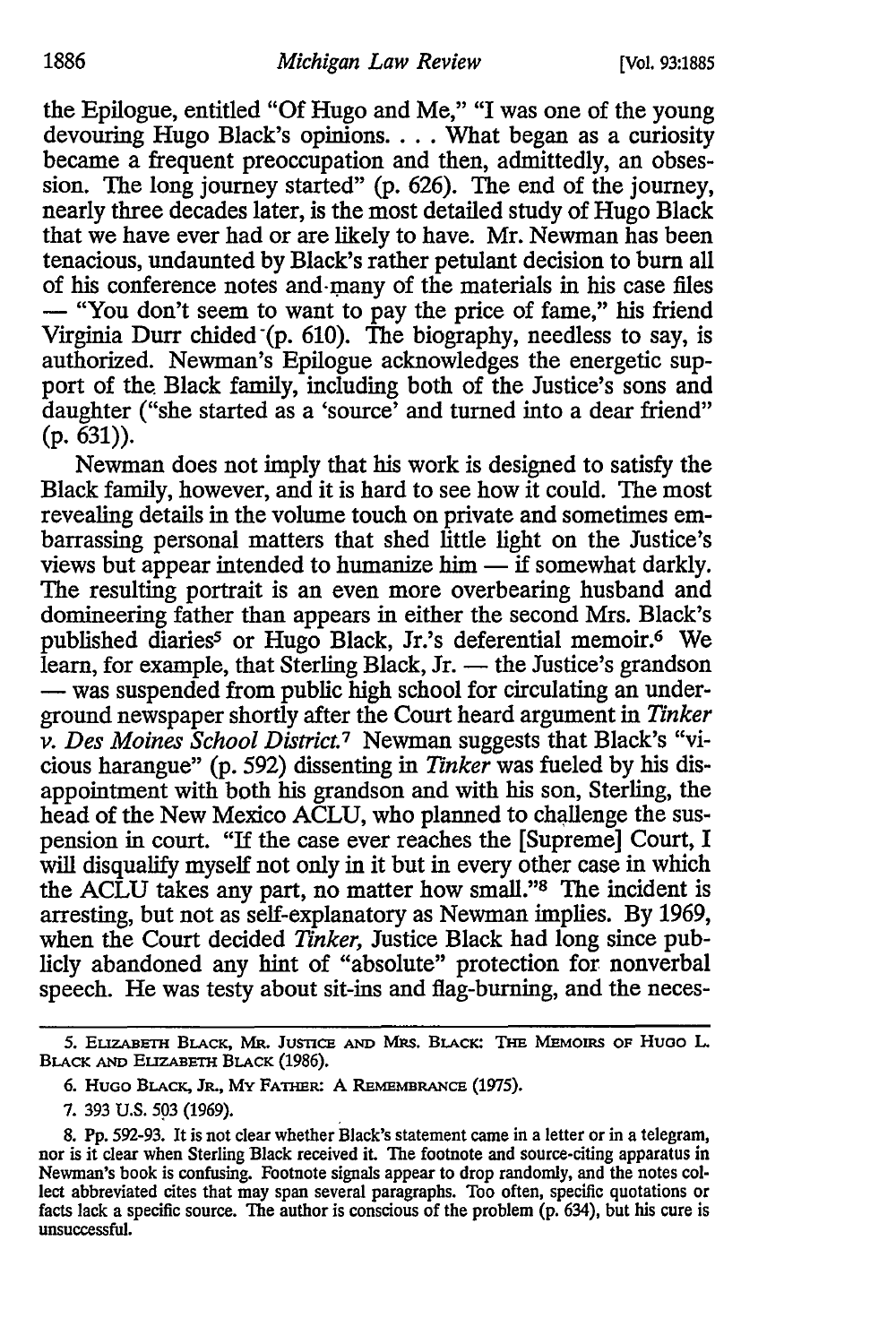sity for public order became a frequent theme. At the same time, the Justice never hesitated to give imperative advice to his children or to his wives  $-$  his first wife died in 1952  $-$  often in fiercely uncompromising terms. "Vicious harangues" on a range of topics came frequently at this point in the Justice's life.

Newman's account of *Tinker* fails to pull Black into sharp focus, but more importantly, it ignores other work that helps to explain the tenor of Black's famous dissenting opinion. Laura Kalman's authorized biography of Justice Abe Fortas reports:

By the 1968 term one of Warren's clerks considered the tension between Black and Fortas "one of the most basic animosities on the Court." In every case Fortas cared about - *In re Gault, Powell v. Texas, Time v. Hill, Snyder v. Harris, Epperson v. Arkansas, Tinker v.*  Des Moines School District - Black was on the other side. . . . Black long had contended that the due process clause of the Fourteenth Amendment incorporated the constitutional guarantees of the first ten amendments and applied them to the states. It followed that he would disagree with Fortas, who did not believe in full "incorporation" and who argued that courts properly could interpret due process as a broad guarantee of fairness.

The feud between the two men also became personal, and one of their brethren said, "I blame that on Black."<sup>9</sup>

Mr. Newman notes before his discussion of *Tinker* that the "tension" between Black and Fortas "was the only source of true friction on the Court" at the time (p. 590), but he neglects to mention that Fortas was the author of *Tinker* or that the flare-up with Black was only the culmination of a series of pointed, and increasingly sarcastic, exchanges between the two that had largely remained within the Court until *Tinker.* 

Perhaps the problem is that Mr. Newman's long-simmering stew has too many ingredients in the pot. Newman reports in his Epilogue that he did research in thirty-three states at more than one hundred institutions and conducted more than one thousand interviews (pp. 640-42). As the *Tinker* episode illustrates, however, the enormous archive of data does not necessarily always come together to create an illuminating context or to provide a persuasive explanation of Black's motivations or objectives. The wisdom of Justice Black's convictions is self-evident, at least in his opinions before his last few years on the Court, of which Mr. Newman reluctantly concedes that "Black's Constitution 'had become all anchor and no sail, all umbra and no penumbra. As he aged and his tendons shrank, so did the joints in his Constitution lose their elasticity" (p. 594).

<sup>9.</sup> LAURA KALMAN, ABE FoRTAS: A BIOGRAPHY 321 (1990) (footnotes omitted);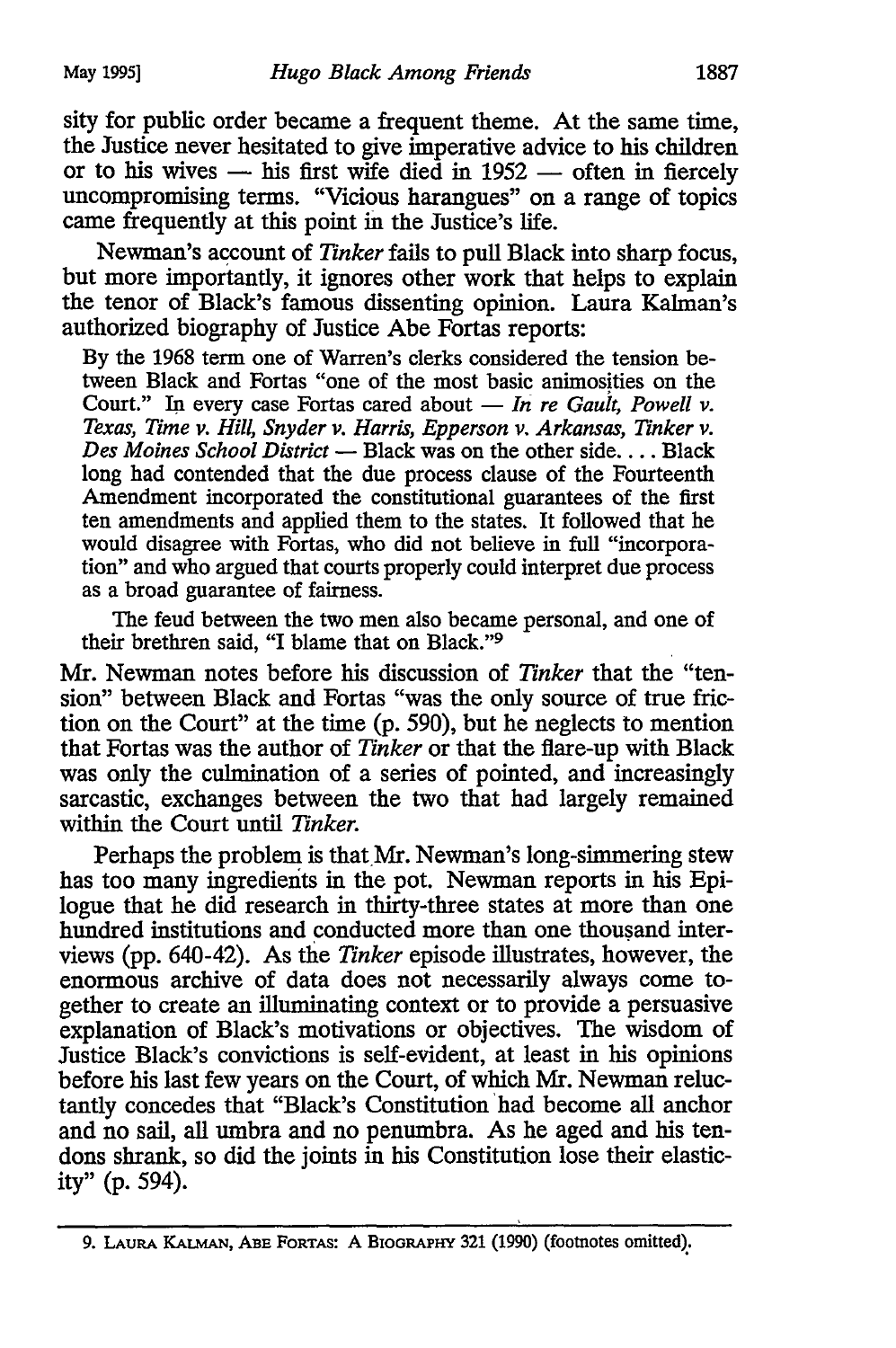Justice Black's retreat from an expansive application of the Bill of Rights  $-$  at least of the First and Fifth Amendments  $-$  poses only one of the paradoxical puzzles of his thirty-four plus years on the bench. In an unsparing essay that deserves more attention than it is likely to receive, Michael Klarman declares:

Black, who had joined the Ku Klux Klan in 1923 to enhance both his budding political career and his credibility as a litigator performing before Klan-dominated Alabama juries, developed a reputation as one of history's great defenders of minority rights. Black, the Bible Belt Baptist, authored most of the Court's strict church/state separation opinions of the post-war era. And Black, a hero (along with Douglas) to millions of mid-century political liberals, compiled a voting record during his last half dozen years that can only be described as reactionary - dissenting, sometimes alone, in cases such as *Griswold, Harper, Katz, Witherspoon, Hunter v. Erickson, Sniadach, Tinker, Goldberg, Winship, Boddie* and *Cohen v. California* (and seriously contemplating doing so in *Swann).10* 

Mr. Newman casts little light on these problems. *Everson v. Board of Education*<sup>11</sup> and *McCollum v. Board of Education*<sup>12</sup> - the watershed church and state cases — are dispatched in five pages, largely with quotes from others. The late cases, beginning with *Griswold,* tend to get short shift, if any, perhaps because they collectively belong to the "anchor" period of Black's constitutional thought.

The presentation of Black's Klan membership is the most unsatisfying treatment in the book, though it is not clear whether Black or Newman is more at fault. The basic facts of his involvement are now well-known. Black joined the Klan in 1923. Fearing unfavorable publicity in the future, he executed a letter of resignation in July of 1925, which he left on file with local Klan officials. He then proceeded to campaign for the U.S. Senate as the Klan's implicit candidate in the 1926 election. After a decade in the Senate, where Black fought aggressively for the New Deal in general and for organized labor in particular, President Franklin D. Roosevelt named Black in 1937 to fill the first Supreme Court vacancy in Roosevelt's administration. Following Black's confirmation, a newspaper reporter broke the Klan story - complete with photostatic copies of relevant documents - and a political firestorm erupted. President Roosevelt was acutely embarrassed, and Black was under pressure to resign from the Court even before he formally took his seat. The storm subsided only after Black made an eleven-minute national radio broadcast, heard by the second largest audience in history; Edward VIII's abdication speech the previous year was first.

<sup>10.</sup> Michael Klarman, Book Review, 12 L. & His. REv. 399, 401 (1994).

<sup>11. 330</sup> U.S. 1 (1947).

<sup>12. 333</sup> U.S. 203 {1948).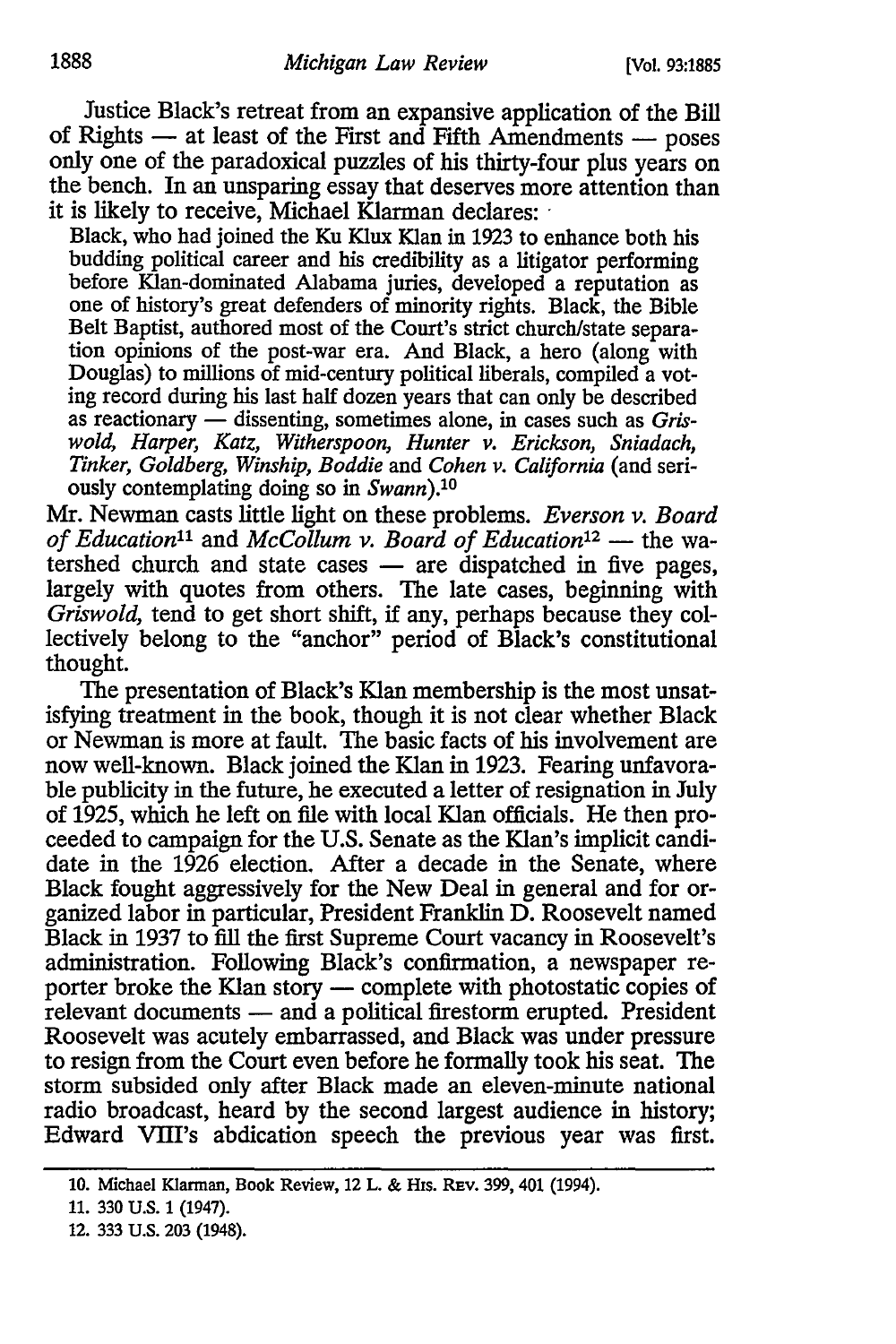Black's brief statement made two points: that he had been a member of the Klan for a short time, but, at greater length, that he vigorously opposed bigotry in all forms. He took his seat on the Supreme Court three days later.

Newman devotes an entire chapter, almost twelve pages, to the Klan question. From 1937 on, Black was highly defensive about his prior Klan membership. Newman recounts nearly a dozen explanations from the Justice about why he joined in the first place  $-\overline{\phantom{a}}$  most of which Black provided privately to friends and staff over a period of thirty years. Some of the excuses contradict each other, and the cumulative effect has the ring of special pleading. He was a joiner, and the Klan was simply one more fraternal order (p. 99); or, the Klan was so powerful socially and politically in Birmingham that he could not afford not to join (pp. 96-97); he never gave a dime to the Klan; or he paid ten dollars so that a Klan recruiter would stop pestering him (p. 96). He provided the least plausible excuse to a friend during his first month on the Court: "When I joined the Klan, it was not anti-Catholic or anti-Jewish. With other progressive Democrats, I went in to prevent it from falling into the hands of machine politicians. We succeeded and I quit when I saw the Klan was going in the wrong direction" (p. 98). Twenty years later, he told a group of law clerks, "if you wanted to be elected to the Senate in Alabama in the 1920s, you'd join the Klan too" (p. 100).

The nagging question is not what Black's motivations in fact were in 1923, but what effect a lifetime of guilt had on his judicial career. Newman never accuses Black of calculation, but he strongly implies that early in Black's career the Justice inflated his rhetoric in opinions condemning racial discrimination for instrumental reasons that included enhancing his own standing within and without the Court. During his first two years on the Court, by Newman's account, Black worked fourteen hours a day with only modest results. His early opinions often sounded like Senate speeches, and Justice Harlan Fiske Stone indiscreetly criticized Black's work to the columnist Marquis Childs, who promptly reported Stone's complaint. Stone even wrote Felix Frankfurter at Harvard Law School and suggested that he surreptitiously tutor Black (p. 275). To Newman, *Chambers v. Florida, <sup>13</sup>*in October Term 1939, provided Black with the opportunity to prove himself to his colleagues and to expiate his youthful fraternal sins. Black wrote a forceful opinion for the Court in *Chambers* invalidating the criminal convictions of young black defendants who had been subjected to the third degree. "Any doubts about Black's commitment to the Constitution and civil liberties," writes Newman, "were quickly stilled. Com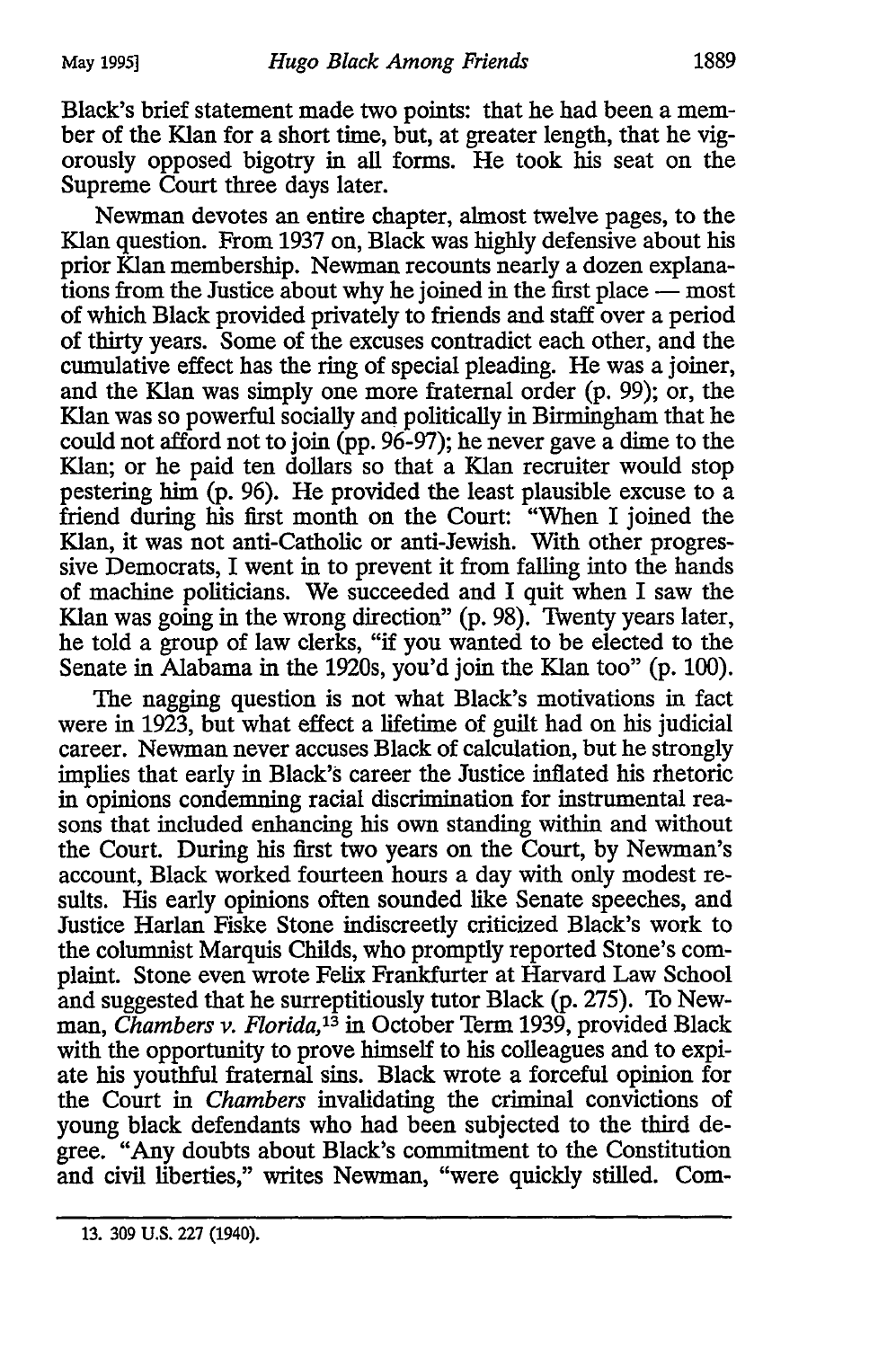mentators heaped praise on him; to his supporters it was vindication" (p. 283).

Black's vindication was compromised four years later. For the consummate liberal, *Korematsu v. United States14* is as inexplicable as it is disgraceful. Writing for a six-man majority, Black sustained the constitutionality of the compulsory removal of one hundred and twenty thousand residents of Japanese descent  $-$  including seventy thousand citizens and fifty thousand aliens - from the West Coast during World War II. Black justified the military order on the ground of practical exigencies: <sup>1</sup> 'Pressing public necessity may sometimes justify the existence of such restrictions; racial antagonism never can."15 Eugene Rostow condemned the decision in *The Yale Law Journal,16* and it quickly became the *Dred Scott* of its day.

The question about *Korematsu* is why Black felt he had to justify the executive order, especially on constitutional grounds. The point is far from hypothetical. Until the last minute, Justice Douglas was prepared to dissent and had circulated an opinion dissenting on statutory rather than constitutional grounds. The split among the Justices was thus 5-4, with Black holding the decisive vote. One wonders, though Newman does not ask, why Black did not adopt Douglas's position. The wartime necessity justification was no longer relevant; two weeks after the court announced its decision, the Army canceled the total exclusion order. Was Black reluctant to second-guess judicially the ailing President whom he had embarrassed at the time of his appointment? Was he even more unwilling to condemn constitutionally General John L. De Witt, who issued the exclusion order and who was an old Alabama friend (indeed, the man with whom Black briefly stayed when he was elected to the Senate in 1926)? Newman reports that *Korematsu* "troubled Black for the rest of his life" (p. 318), but not enough for him to recant his role — unlike Earl Warren, who supported exclusion as Attorney General of California but who declared it "wrong" in his *Memoirs.17* Justice Black was unrepentant to an interviewer in 1967:

I would do precisely the same thing today, in any part of the country. I would probably issue the same order were I President. We had a situation where we were at war. People were rightly fearful of the Japanese in Los Angeles, many loyal to the United States, many undoubtedly not, having dual citizenship - lots of them. They all look alike to a person not a Jap. [p. 318]

<sup>14. 323</sup> U.S. 214 (1944). *See* ROGER DANIELS, THE DECISION TO RELOCATE THE JAPA-NESE AMERICANS (1975); PETER IRONS, JUSTICE AT WAR (1983).

<sup>15. 323</sup> U.S. at 216.

<sup>16.</sup> Eugene V. Rostow, *The Japanese American Cases* - *A Disaster*, 54 YALE L.J. 489 (1945).

<sup>17.</sup> EARL WARREN, THE MEMOIRS OF CHIEF JUSTICE EARL WARREN 149 (1977).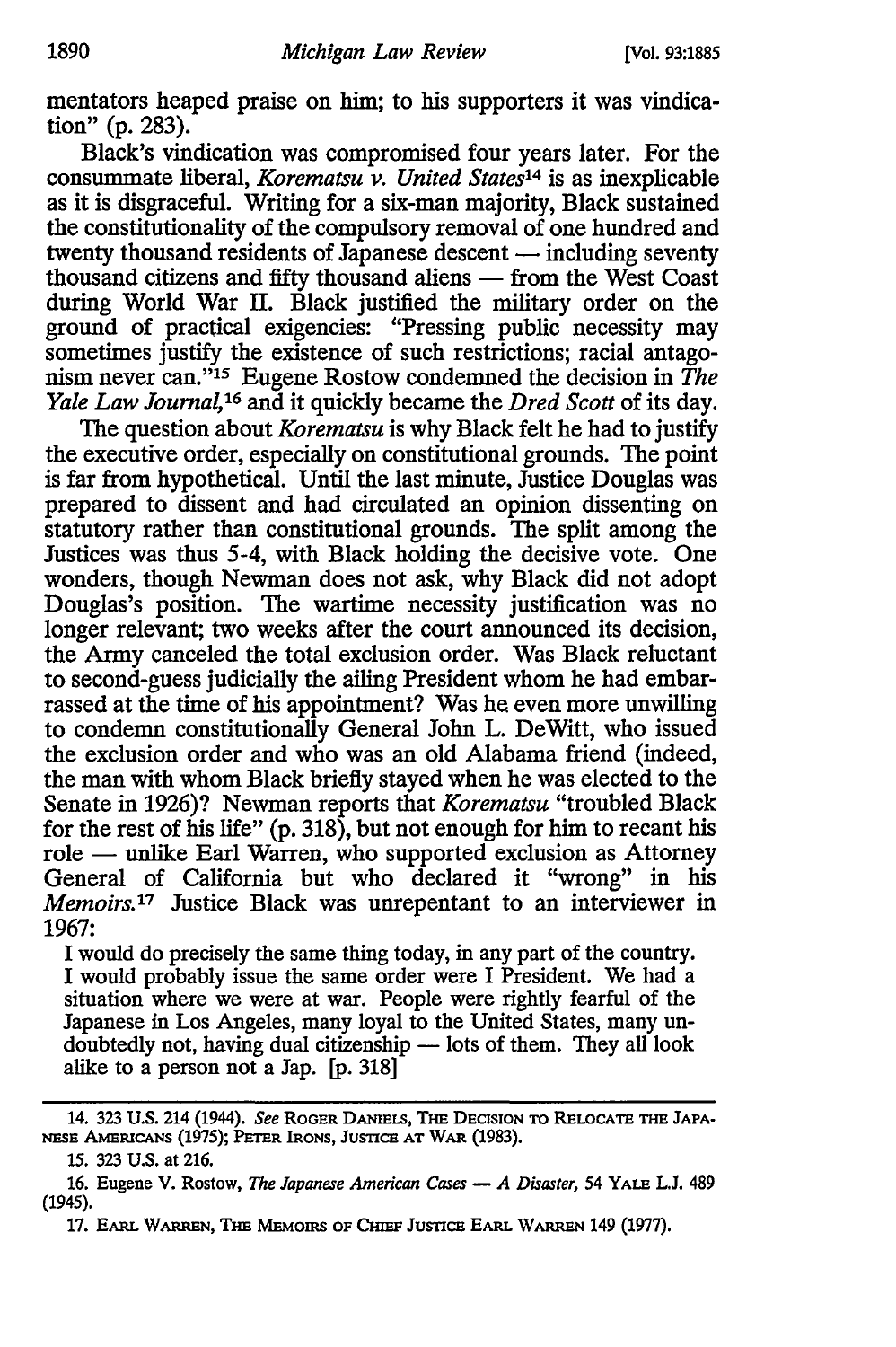The sentiment chillingly echoes General DeWitt's testimony to a congressional committee more than twenty-five years before, which Newman quotes: "A Jap's a Jap. It makes no difference whether he's an American citizen or not. There is no way to determine their loyalty" (p. 313). Black's identification with General DeWitt's "plight" suggests that the Justice always saw the case from the perspective of the policymaker on the scene and not from the perspective the judge faced with creating constitutional, or at least statutory, precedent. Black made a career of condemning judges who used the Due Process Clauses of the Fifth and Fourteenth Amendments to substitute their policy judgments for those of legislators and administrators. *Korematsu* stands as a lesson learned too well.

If *Korematsu* was the personal low point of Black's judicial career, *Adamson v. Califomia*1*s* was the high point. Black's dissent in *Adamson* argued that the Due Process Clause of section one of the Fourteenth Amendment "incorporated" the protections of the first eight Amendments against the actions of the states. It was his "most important" opinion, Black told Newman, "no question about it" (p. 352). Newman adds little to previous accounts of the substance of the *Adamson* debate. He concedes that "Black's was an advocate's history: he proved too much and ignored or swept away all doubtful evidence" (p. 354). And, once more, we hear about Black's thin skin: he suspected Frankfurter of instigating Charles Fairman's forceful critique in the *Stanford Law Review19* in return for Fairman "get[ting] a job at Harvard" (pp. 356-57). Black even considered, but abandoned, having his.law clerk, Louis Oberdorfer, write a rebuttal to Fairman  $(p. 357)$ . "Like the snake that kept rising up, Fairman's article was always on Black's mind," Newman says. "He had no doubt he was right historically" (p. 359). In any event, Black was deeply invested in his position. He had staked his intellectual reputation on the opinion, and his entire judicial strategy depended on developing a formula for restricting judicial discretion in the interpretation of the Due Process Clauses while nonetheless reaching what he viewed as liberal results. Or as he told an interviewer in 1967: "If I didn't find that this was [the section one drafters'] view, my career on the Court would have been entirely different. I would not have gone with due process and I'd be considered the most reactionary judge on the Court"  $(p. 353)$  evidently an unacceptable consequence.

Or at least it was until 1964. Newman explains Black's drift to "the other side from those liberals" (p. 543 quoting Black) as a

<sup>18. 332</sup> U.S. 46 {1947).

<sup>19.</sup> Charles Fainnan, *Does the 14th Amendment Incorporate the Bill of Rights? The Orig· inal Understanding,* 2 STAN. L. REv. 5 (1949).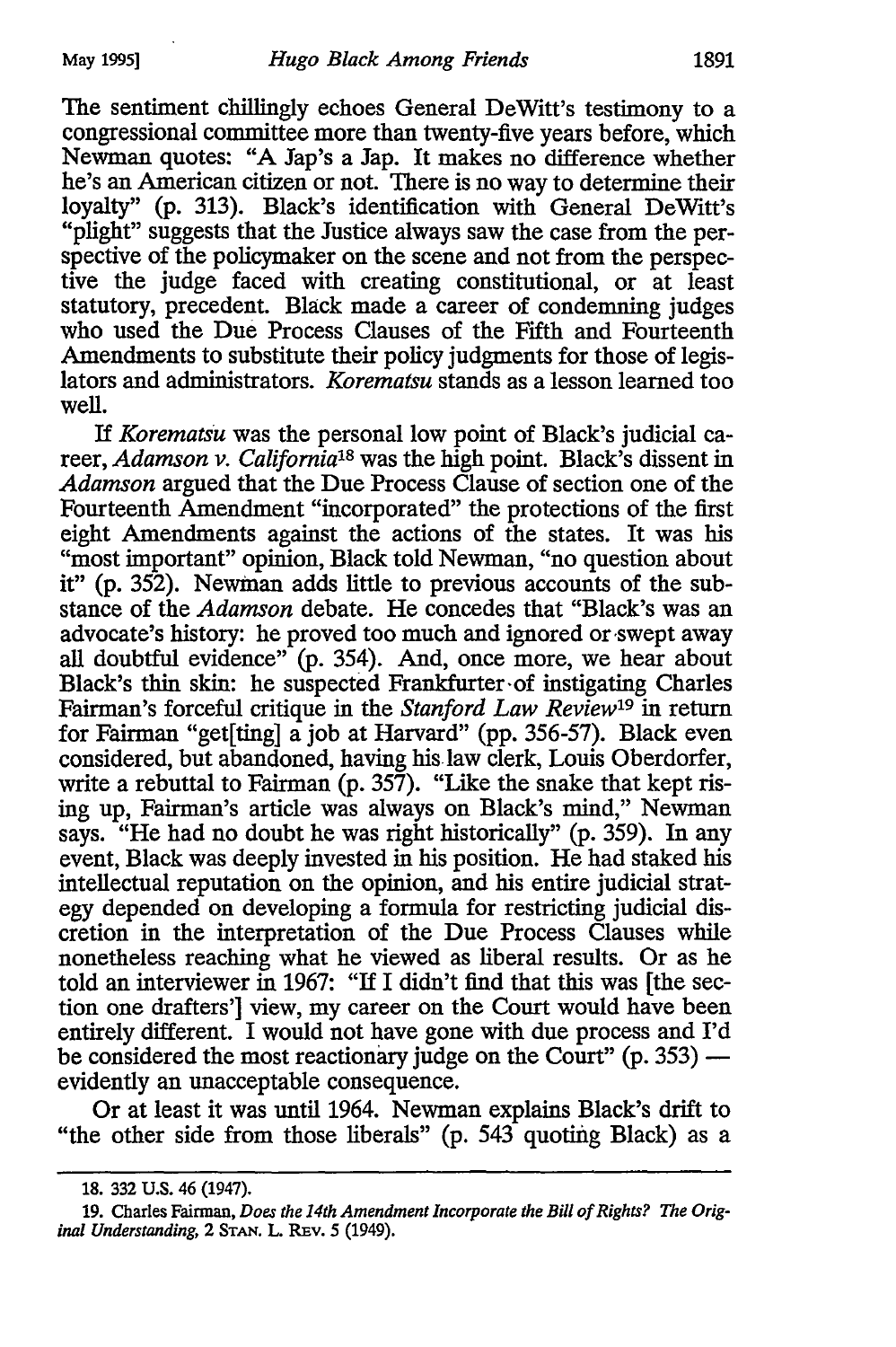function of events overtaking the man. The critical case, according to Newman, was *Bell v. Maryland,20* involving sit-ins:

Formerly [Black] had treated dissenters as heroes indispensable to progress, who helped the country live up to its highest aspirations. Now he disparaged protest groups and their leaders: he considered them ambitious, misinformed, dangerous agitators. A very different Black was focusing on constitutional limitations of a very different sort. [p. 551]

Newman mentions in passing two other factors that influenced Black, but they require more emphasis. First, the Court had changed, and for the first time in two decades, Black was no longer its philosophical leader. Warren, Douglas, Brennan, and Goldberg, later replaced by Fortas, did not share Black's anxieties about using the Due Process Clauses expansively. Personally, Black was alienated from the liberal wing of the Court. Douglas, always more an ally than a friend, had fallen from grace in Black's eyes due to his colorful personal life. Goldberg and Fortas were unshaken by Black's growing peevishness, which seems to have made Black dig into his new positions even more deeply. Second, street protest offended Black's sense of order, particularly as it exploded bloodily in the South. To protect the protester was to sanction violence, which Black found incongruent with the Constitution. Black had been reviled in many parts of Alabama for supporting the desegregation decisions in 1954 and 1955, and his reputational wounds from that period were finally healing. Constitutionalizing sit-ins threatened the rapprochement. Newman quotes remarks from Warren that ring true, even if they reflect no credit on either Justice: "Hugo just wants to be buried in Alabama" (p. 551).

Still, Hugo Black had one "grand finale" (p. 613) in him - New *York Times v. United States*,<sup>21</sup> the Pentagon Papers Case — which he thought was "the most important First Amendment opinion of his career" (p. 617). Newman tries to crank up a dramatic climax to square with Black's estimation of his swan song, but neither the political nor the doctrinal stakes seem to match the Justice's pride of authorship. Nonetheless, Newman concludes: "The nation survived the publication of the Pentagon papers; indeed it became stronger as a result. Without such cases and without judges willing to affirm the commands of the First Amendment, the sounds of hobnailed boots might well be heard marching in the night" (p. 619; footnote omitted).

The Pentagon Papers episode provides a monumental conclusion to what Newman designed as a monumental book. The monument commemorates Black's civil rights jurisprudence, especially

<sup>20. 378</sup> U.S. 226 {1964).

<sup>21. 403</sup> U.S. 713 (1971).